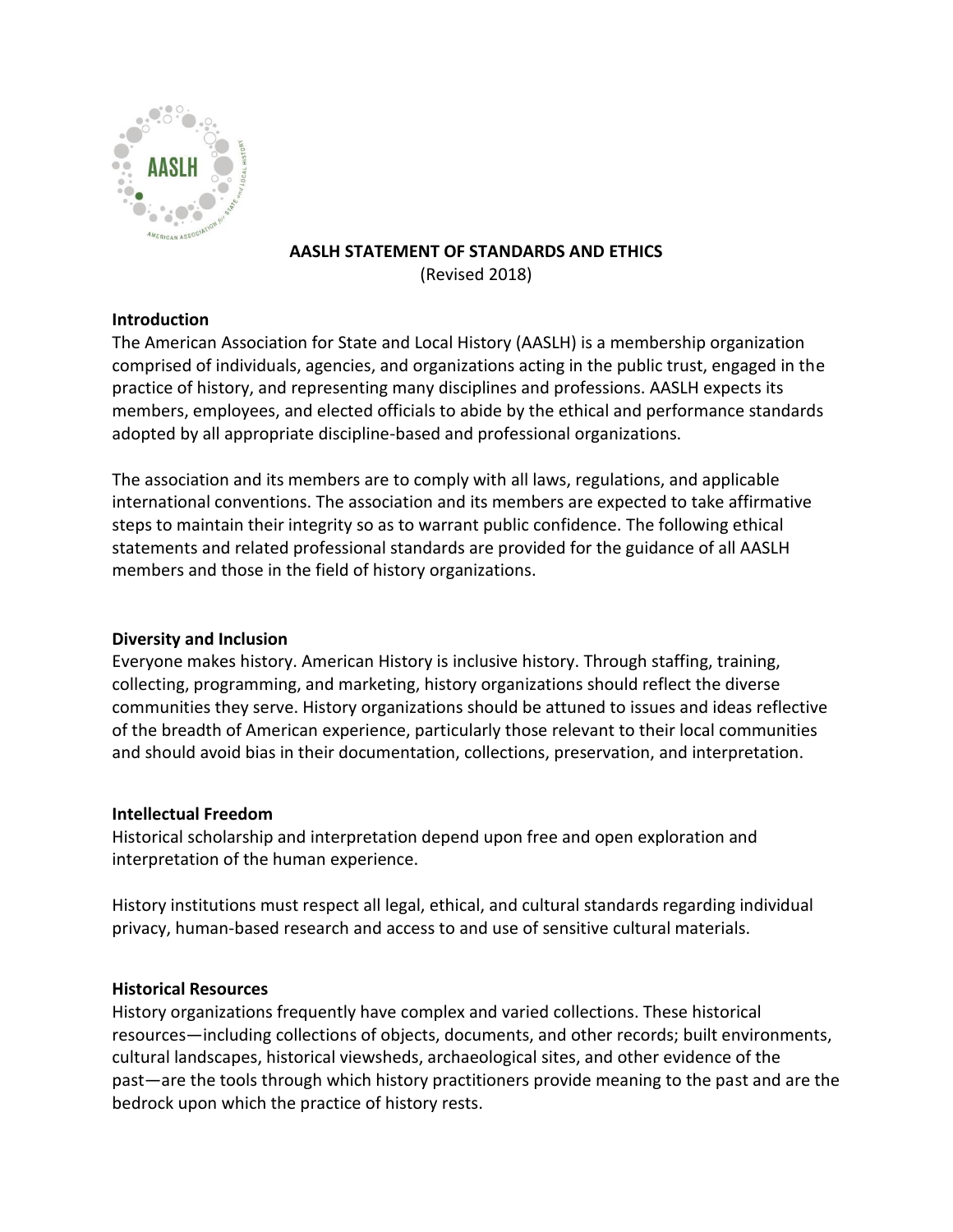- A. In fulfillment of their public trust, association members must be responsible stewards, giving priority to the protection and management of the historical resources within their care and preserving the physical and intellectual integrity of these resources.
- B. Institutions should manage their historical resources in accord with comprehensive policies officially adopted by their governing authorities. These policies should be reviewed regularly.
- C. Historical resources should not be capitalized or treated as financial assets.
- D. History organizations should detail the process for deaccessioning objects<sup>1</sup> from their collections in their collections management policy. Decisions to deaccession should be based upon the relationship of the object to the institution's mission, the object's cultural value (i.e., its ability to interpret a larger story), the physical condition of the object, and/or the ability of the institution to continue to care for the object. Under no circumstances should the decision to deaccession an object be made on the basis of its monetary value.
- E. Funds from the sale of collections may be used for the acquisition of collections, or the direct care<sup>2</sup> or preservation of existing collections. Funds should not be used to provide financial support for institutional operations. In the case of institutions that accession their contributing buildings and landscapes (cultural and historical assets that are accessible to and interpreted for the public), funds acquired through deaccessioning can be used for direct care and preservation of objects, archives, buildings, archaeological sites, and cultural landscapes that provide public benefit as outlined/defined in their collections policy. Institutional policy should distinguish between building maintenance and building preservation.
- F. Historical resources should be acquired, cared for, and interpreted with sensitivity to their cultural origins. All efforts should be made to be transparent about and representative of these origins.
- G. The physical condition of historical resources, including a record of their past treatment, should be maintained and appropriate steps taken to mitigate potential hazards to people and property.

#### **Access**

Access to historical resources gives preservation activities their meaning. Providing and promoting equitable access to historical resources through exhibitions, tours, educational programs, publications, electronic media, and research is critical in fulfilling the public trust and mission of history organizations. Access and limitations to access are governed by institutional policies and by applicable rights of privacy, ownership, cultural standards, and intellectual freedom.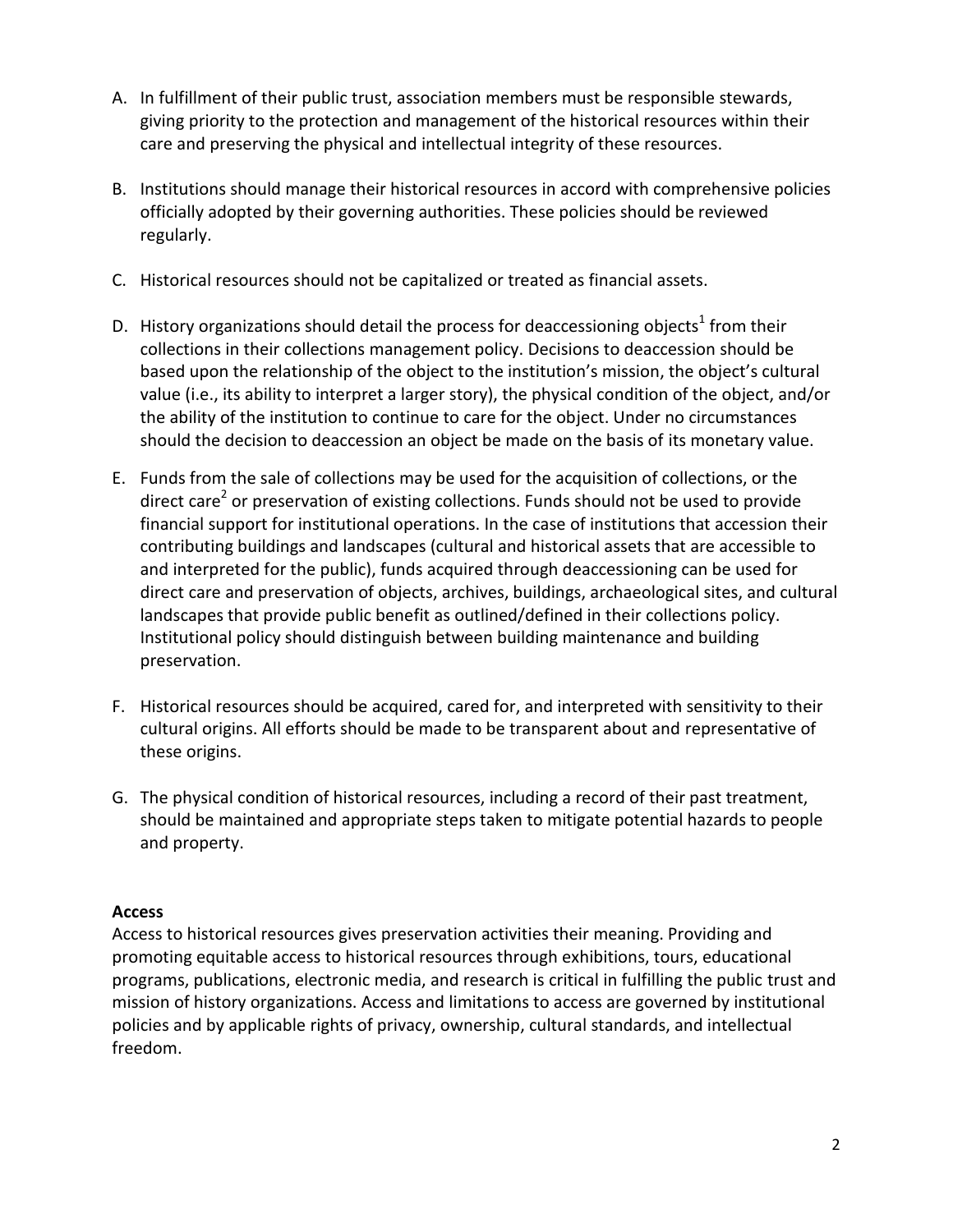#### **Interpretation**

Historical interpretation may be presented in a variety of formats.

- A. All interpretation must be based upon sound scholarship and thorough research. Sound scholarship includes reference to and respect for community-based knowledge. Intellectually honest and scholarly rigorous interpretation reflects the cultural and temporal context and recognizes the potential for multiple perspectives.
- B. History organizations should demonstrate respect for all cultures and peoples, and they should strive to be socially responsible and inclusive in their programming and interpretation.
- C. Interpretation must use a method of delivery (historic marker, exhibit, book, program, etc.) appropriate for the intended audience.

#### **Governance**

The primary responsibility for governance, institutional policies, financial stability, legal accountability, and safety of a historical organization rests with its governing authority.

- A. The governing authority has the responsibility to safeguard the organization's assets, including, but not limited to: the good name of the organization, its mission, its human and financial resources, collections, facilities, property, members and donors.
- B. The governing authority should insure that the institution maintains accurate financial records and is managed in a fiscally sound manner.
- C. The governing authority should insure that its organization has the financial and human resources necessary to fulfill the organization's mission.
- D. The governing authority should ensure proper delegation of responsibility.
- E. The governing authority should establish policies that reflect current legal, ethical, and professional practices.
- F. The governing authority should regularly review the organization's policies and ensure their application.

#### **Human Resources**

Responsibility for the operation of a history organization rests with the staff, whether they are paid or volunteer.

A. All individuals in the service of history―employees, volunteers, or interns―deserve the respect and support of their peers, superiors, and institutions.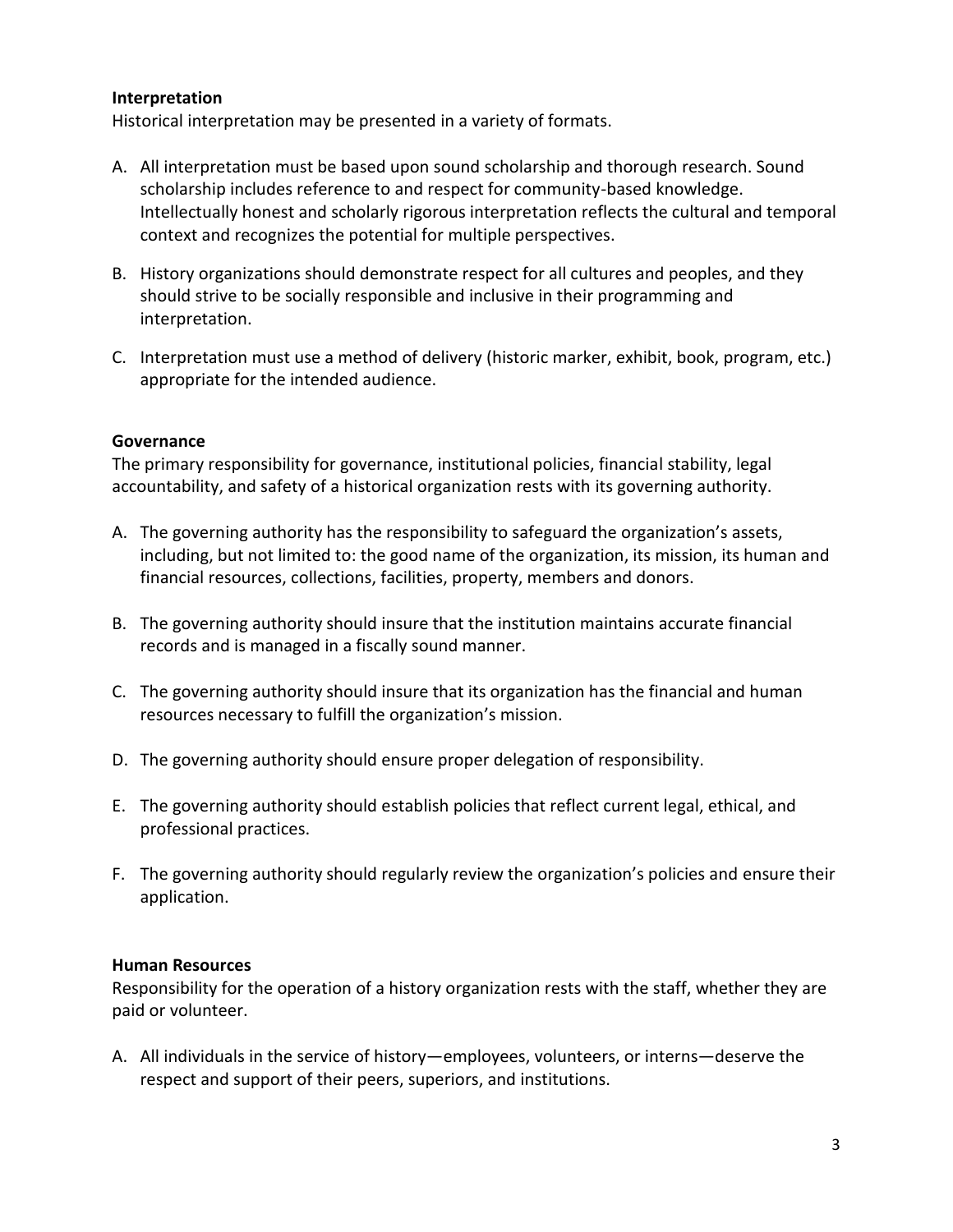- B. Individuals employed in the practice of history deserve pay and benefits commensurate with their training, performance, and contribution to the institution.
- C. Volunteers should be held to clearly articulated performance objectives and offered the same respect as their paid colleagues.
- D. While internships provide important training experience for students and new professionals, history organizations should strive to pay interns at a fair level reflecting the value of history work. The practice of unpaid internships disadvantages individuals who do not have access to familial or other resources that would allow them to work for little or no compensation.
- E. Institutions should maintain personnel policies, adopted by the governing authority and distributed to all staff, documenting the terms of employment.
- F. Institutions have the responsibility to engage personnel, including volunteers, who have appropriate training and expertise and to provide them with opportunities for additional training necessary to continue to meet their responsibilities.
- G. If the governing authority employs an administrator, that person alone is responsible for the employment, discipline, and release of all other staff, subject to established personnel policies.
- H. An employee or volunteer is never wholly separable from the institution, and actions by an employee or volunteer may reflect upon the organization or be attributed to it.
- I. Institutions have the responsibility to respect the privacy of their members, volunteers, and employees and act in their best interests.
- J. Institutions should not discriminate against anyone on the basis of race, color, creed, age, sex, religion, nationality, sexual orientation*,* disability, or gender identity.
- K. Employers, staff, and volunteers shall not engage in or condone any type of harassment or discrimination.
- L. Institutions and individuals working and volunteering in the history field should observe confidentiality and treat colleagues with respect, fairness, courtesy, and good faith, avoiding relationships with others which could compromise professional judgment or their reputation.

## **Revenue Producing Activities**

Activities that involve the marketing and sale of products, programs, services, and facilities are acceptable ways to produce revenue and increase public awareness of, and participation in, historical activities.

A. No revenue producing activities should violate or compromise the integrity of an institution's mission. These activities should not hamper the ability of an institution or individual to meet professional standards or endanger an institution's nonprofit status.